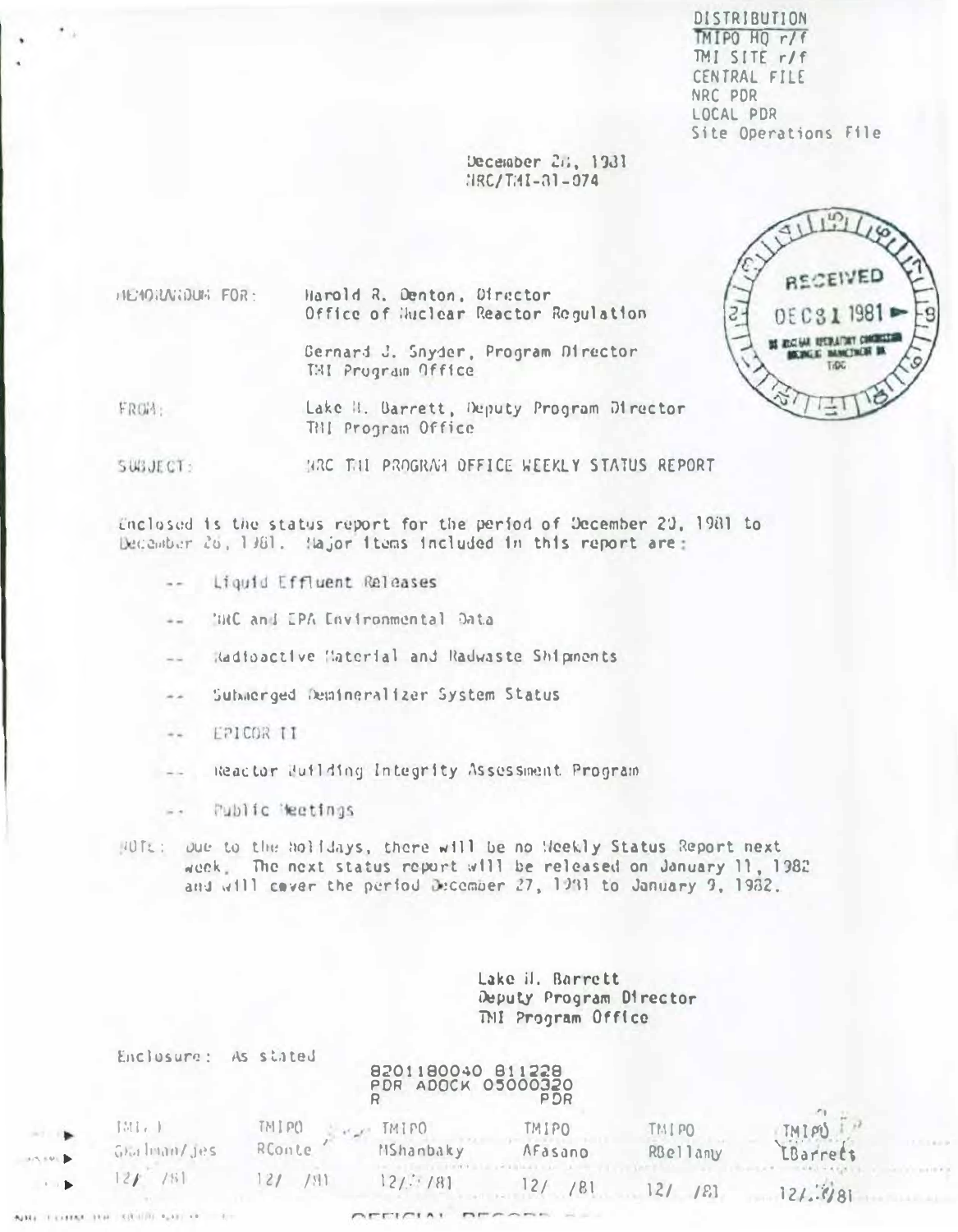Harold R. Denton Bernard J. Snyder

 $\mathbf{v}(t)$  ,  $\mathbf{u}^{\prime}$  ,  $\mathbf{b}^{\prime}$  $\leftarrow \leftarrow \leftarrow \leftarrow$  $114.11$ 

 $\epsilon_{\rm{eff}}$  , a stress of  $0$ 

 $cc$  w/encl: EDO OGC Office Directors Commissioner's Technical Assistants NRR Division Directors HRR A/D's Regional Directors IE Division Directors **TAS** EIS TMI Program Office Staff (15) PHS **EPA** DOE. Projects Br. #2 Chief, DRPI, RI DRPI Chief, RI Public Affairs, RI State Liaison, RI

 $-2-$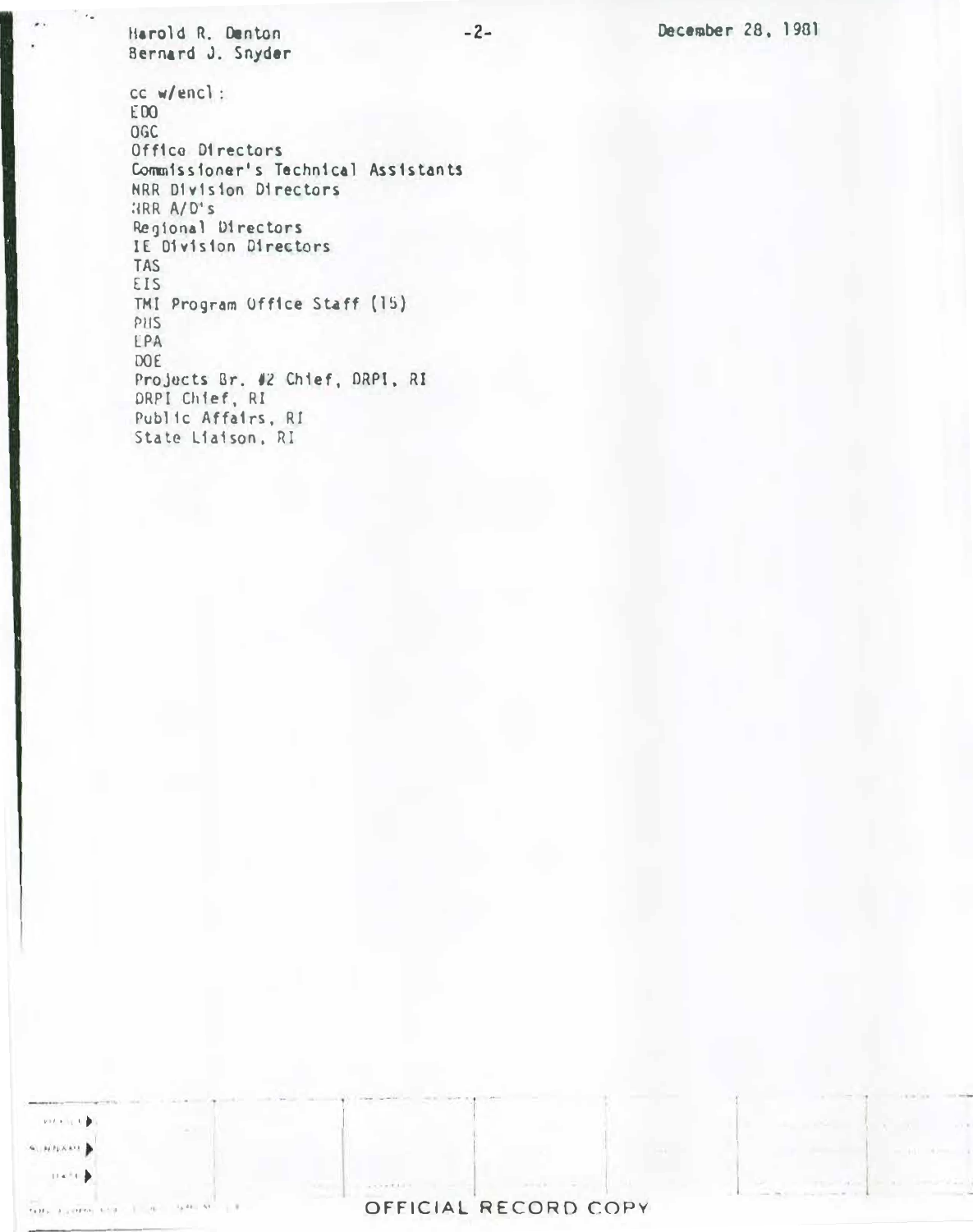## NRC TMI PROGRAM OFFICE WEEKLY STATUS REPORT

December 20 - December 26, 1981

Plant Status

Core Cooling Mode: Heat transfer from the reactor coolant system (RCS) loops to reactor building ambient.

Available Core Cooling Modes: Decay heat removal systems. Long term cooling "B" (once through steam generator-B).

RCS Pressure Control Mode: Standby pressure control (SPC) system.

Backup Pressure Control Modes: Mini decay heat removal (MDHR) system. Decay heat removal (DHR) system.

Major Parameters (as of 0400, December 28, 1981) (approximate values) Average incore Thermocouples: 110°F Maximum Incore Thermocouple: 135°F

RCS Loop Temperatures:

| Hot Leg        | 101 °F       | $104$ °F |
|----------------|--------------|----------|
| Cold Leg $(1)$ | 72°F         | 82°F     |
| (2)            | $71^\circ F$ | 88°F     |

RCS Pressure: 96 psig

 $61^{n}F$ Reactor Building: Temperature: Water level: Elevation 286.5 ft. (4.0 ft. from floor) Pressure:  $-0.2$  psig Pressure:  $-0.2$  psig<br>Airborne Radionuclide Concentrations: 6.6 x 10<sup>-9</sup> uCi/cc H<sup>3</sup><br>5.3 x 10<sup>-6</sup> uCi/cc Kr85 (Sample taken 12/9/81)

Effluent and Environmental (Radiological) Information

1. Liquid effluents from the TMI site released to the Susquehanna River after processing, were made within the regulatory limits and in accordance with NRC requirements and City of Lancaster Agreement dated February 27, 1980.

During the period December 18, 1981, through December 24, 1981, the effluents contained no detectable radioactivity at the discharge point and individual effluent sources, which originated within Unit 2. contained no detectable radioactivity.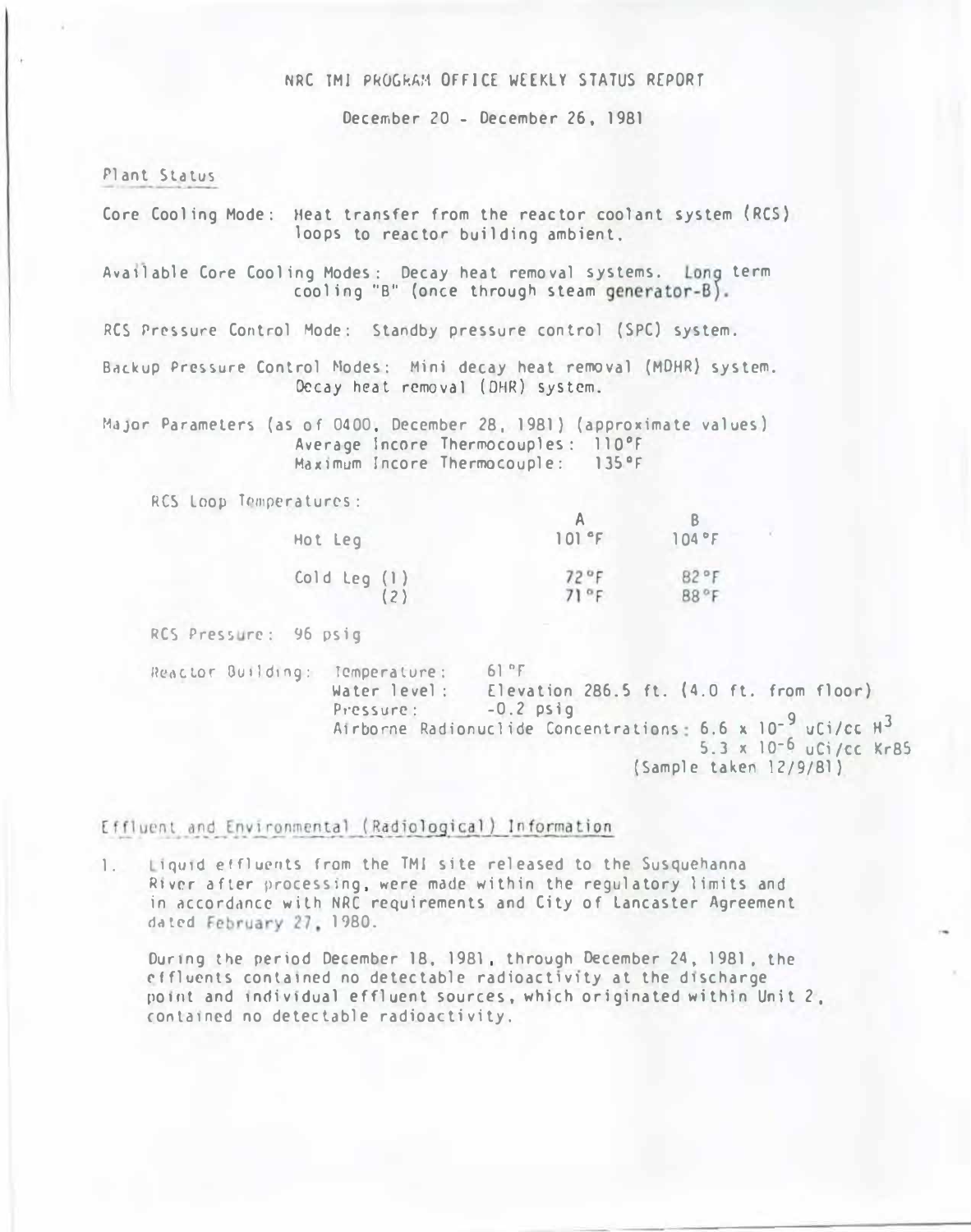- $\mathbf{2}$ . Environmental Protection Agency (EPA) Environmental Data. Results from EPA monitoring of the environment around the TMI site were as follows:
	- The EPA measured KR-85 concentrations ( $pC1/m<sup>3</sup>$ ) at several environmental monitoring stations and reported the following  $results:$

| Location           | November 20-December 4, 1981 |  |  |  |
|--------------------|------------------------------|--|--|--|
|                    | (pCi/m <sup>3</sup> )        |  |  |  |
| Goldsboro          | 24                           |  |  |  |
| Observation Center | 23                           |  |  |  |
| Middletown         | 23                           |  |  |  |
| Yorkhaven          | 30                           |  |  |  |
|                    |                              |  |  |  |

All of the above levels of Kr-85 are considered to be background  $levels.$ 

No radiation above normally occurring background levels was detected in any of the samples collected from EPA's air and gamma rate networks during the period from December 16, 1981, through December 23, 1981.

NRC Environmental Data. Results from NRC monitoring of the environment around the TMI site were as follows:

The following are the NRC air sample analytical results for the onsite continuous air sampler:

| Sample     | Period                    | $[-13]$<br>(uCi/cc) | $Cs - 137$<br>(uCi/cc) |
|------------|---------------------------|---------------------|------------------------|
| $HP - 299$ | December 17 - December 23 | $27.8 E-14$         | $-7.8E-14$             |

- 3. Licensee Radioactive Material and Radwaste Shipments.
	- On Wednesday, December 23, 1981, 44 drums of Unit I and Unit 2 contaminated laundry were shipped to Tri-State Industrial Laundry Inc., Utica, New York.
	- On Wednesday, December 23, 1981, two steam generator tube samples  $\omega$ from Unit 1 were shipped to Battelle-Columbus Labs, West Jefferson, Ohio.
	- On Thursday, December 24, 1981, two steam generator tube samples from Unit 1 were shipped to Babcock and Wilcox (B&W), Lynchburg, Virginia.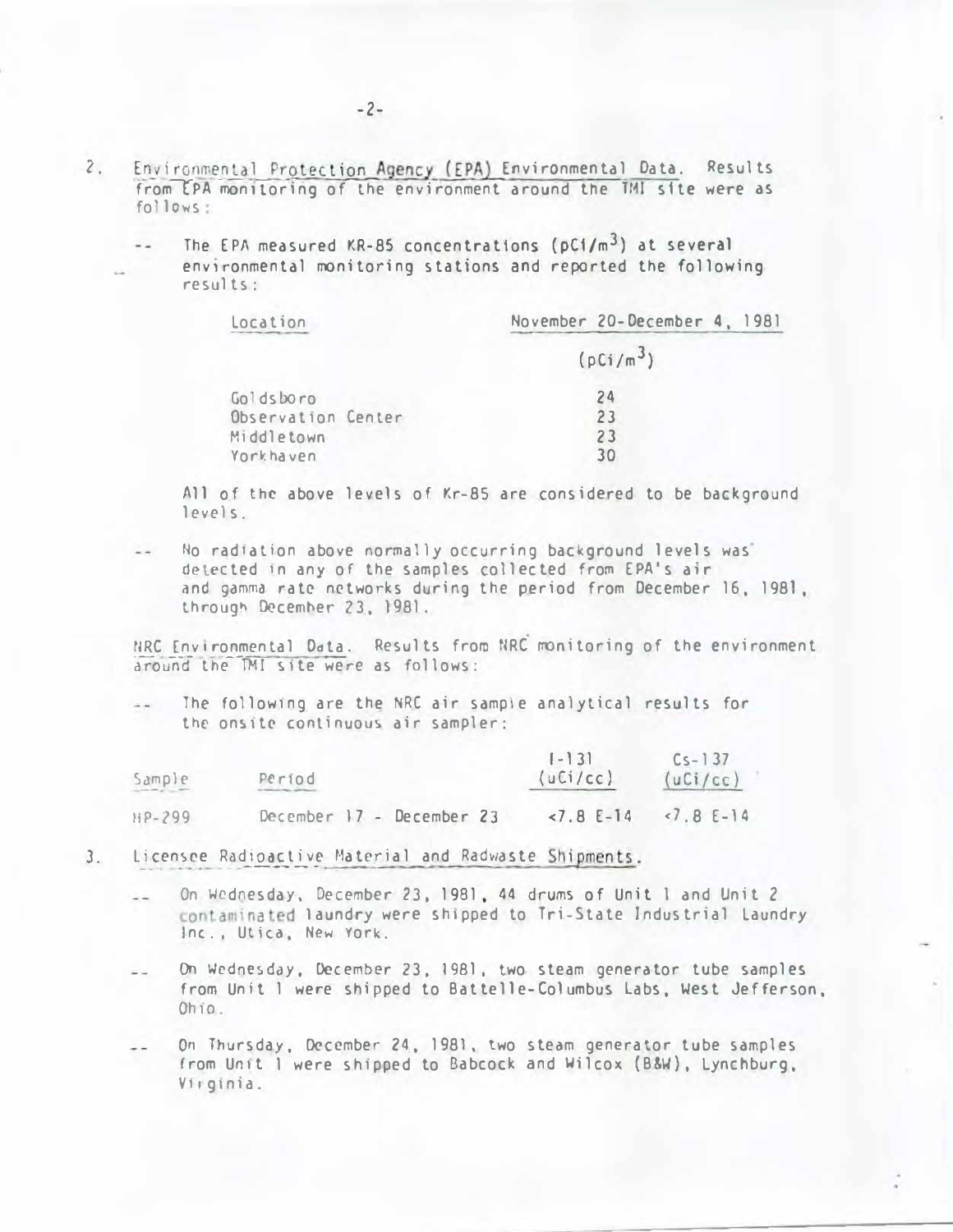## Major Activities

- 1. Submerged Demineralizer System (SOS}. From December 19, 1981 to December 20, 1981, approximately 45,000 gallons of water were transferred from the reactor building sump. The total amount of water transferred from the reactor building sump as of December 26. 1981 is approximately 340,000 gallons. Processing of Batch 14 commenced on December 21, 1981. SOS perfonnance parameters for Ratch 14 w1ll be included in the next report.
- 2. EPICOR II. EPICOR II processing of SDS effluent continued this week. Performance parameters will be included in the next report.
- 3. Reactor Building Integrity Assessment Program. Analyses results<br>have been received from ground water samples which were taken at the various site ground water monitoring locations through October 7, 1981. The sample analyses indicate that the activity in the latest samples is within the range of values identified during the course of the sampling program which began in early 1980.

The latest analyses indicate that tritium concentrations in the  $\cdot$ East 01ke Catch Basin and in the test borings have remained slightly above background. Test Boring 2 has historically shown periodic positive indications of minute quantities of cesium. The highest radioactive cesium concentrations in Test Boring 2, detected in a sdmple taken in February 1981, were approximately 370 pCi/L of cesium 137 and 135 pCi/L of cesium 134. The most recent gamma scan of water from Test Boring 2 (sample taken November 4, 1981) indicates a  $35+9.1$  pCi/L concentration of cesium 137. No cesium 134 was detected in the sample. A sample of water taken from Test Baring 4 on September 2, 1981, indicated a trace amount of ce�tum 137. However, a re-analysis of this sample showed no detectable cesium 137.

Composite samples from each of the test borings and the East Dike Catch Basin (EDCB) are analyzed quarterly for radioactive strontium. An analysis of samples collected from April 1, 1981 to June 24, 1981, indicated that strontium was below detectable limits in all monitoring locations except the EOCB. The composite sample from the EDCB indicated a strontium 90 concentration of approximately 1 pCi/L (slightly above the lower limit of detection).